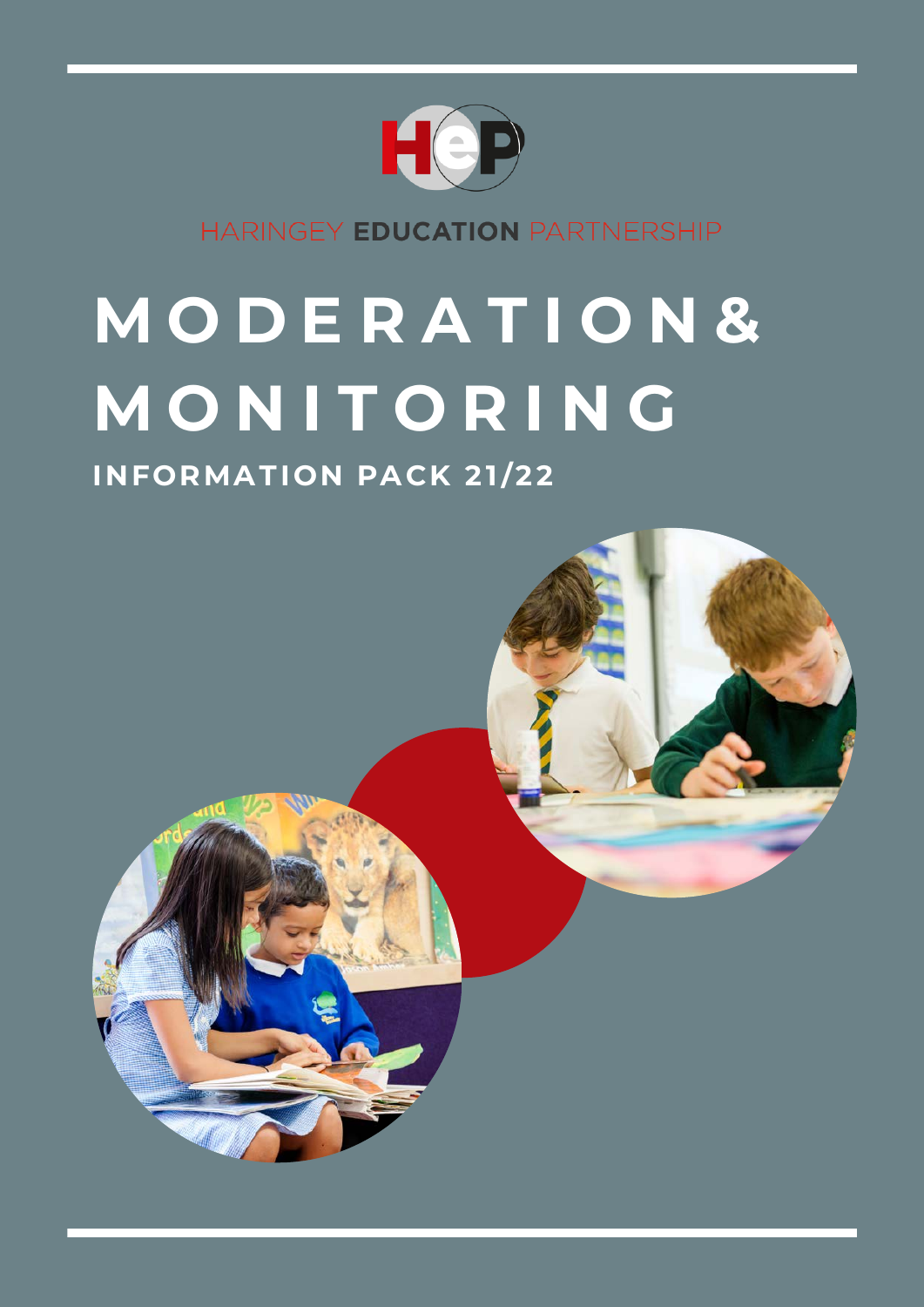## **M A I N T A I N E D S C H O O L S**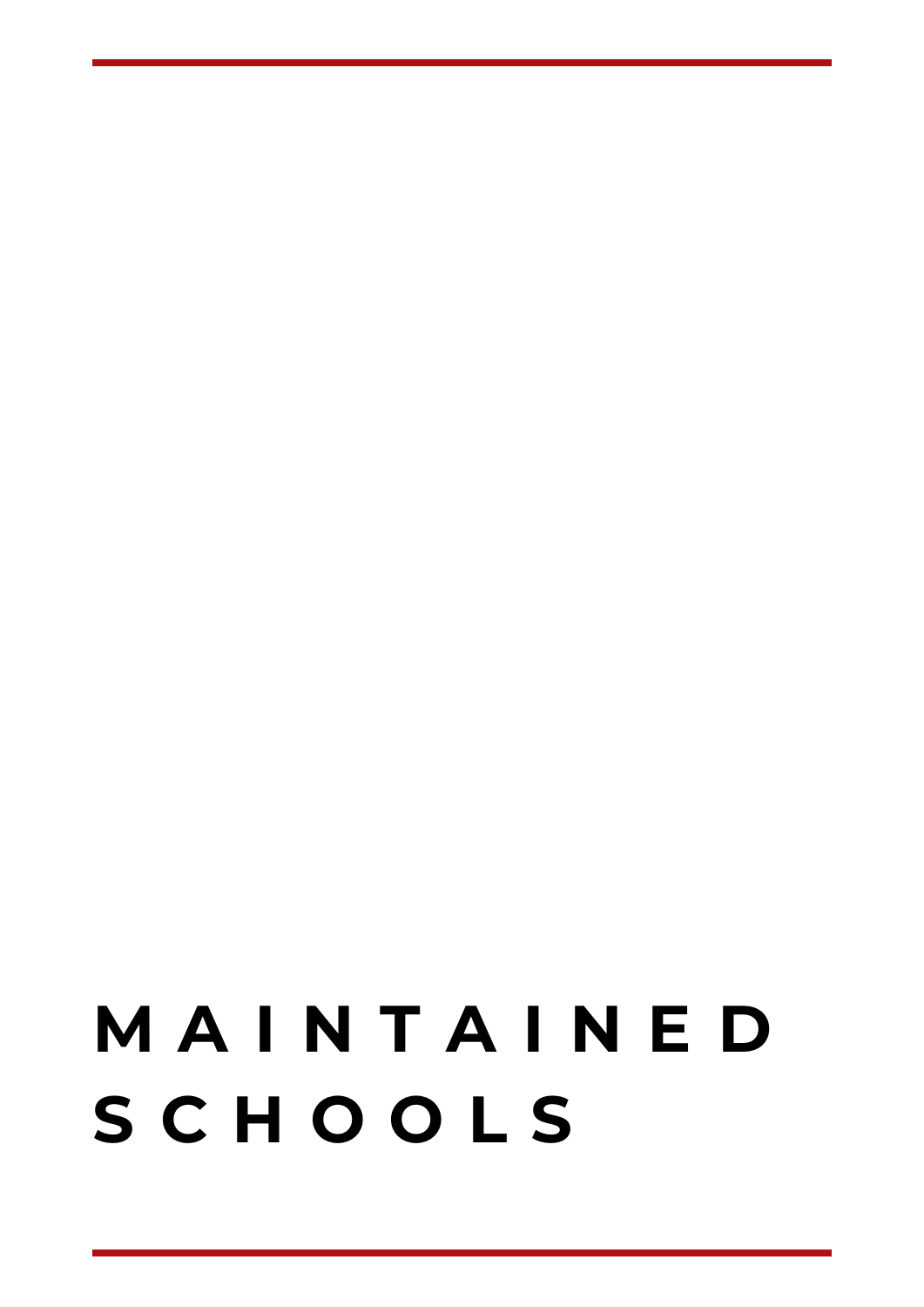## **M O D E R A T I O N**

External moderation of teacher assessment (TA) is based on the Standard and Testing Agency Reporting Arrangements (ARA).

Local Authorities (LAs) have a statutory duty to moderate the teacher assessment judgements for KS1 and KS2. The management of this process will be delivered by HEP. These visits take place in June.

LAs are required to externally moderate a sample of at least 25% of LAmaintained schools on behalf of the Secretary of State for Education. This exercise will validate TA judgments in KS1 in English reading, English writing and mathematics and in KS2 English writing, which forms part of the school's published accountability data. Academies are responsible for confirming their choice of LA external moderation provider to STA during the autumn term.

All external moderation is a collaborative process between the LA external moderation team and the school. Statutory external moderation helps quality assure these judgments. It is used to confirm that TA judgments in both KS1 and KS2 are accurate and consistent with national standards. This ensures that schools are assessing accurately against national standards and the system is fair to all pupils.

Teachers should consider it a positive part of their professional development. It offers the opportunity to discuss judgments on pupil performance against the requirements of the Teacher Assessment Framework KS1 and KS2 and the STA exemplification material.

Maintained schools selected by the LA to receive a moderation visit as part of its programme will not be charged. Academies, Free and independent settings that have chosen to receive a moderation visit as part of the programme will be charged based on the number of forms of entry.

### **M O N I T O R I N G A K E Y S T A G E 2 S A T S A N D P H O N I C S S C R E E N I N G C H E C K**

LAs have a statutory responsibility to monitor the administration of KS2 national curriculum tests and the phonics screening check. HEP carry out these visits on behalf of the LA.

This monitoring is unannounced. The process helps to ensure that the security and confidentiality of test materials are maintained, and that the assessments are administered correctly and consistently. The monitoring visits also give headteachers a formal opportunity to demonstrate how their school is administering KS2 tests and the phonics screening check. During KS2 monitoring visits, monitoring visitors will also be asked to review the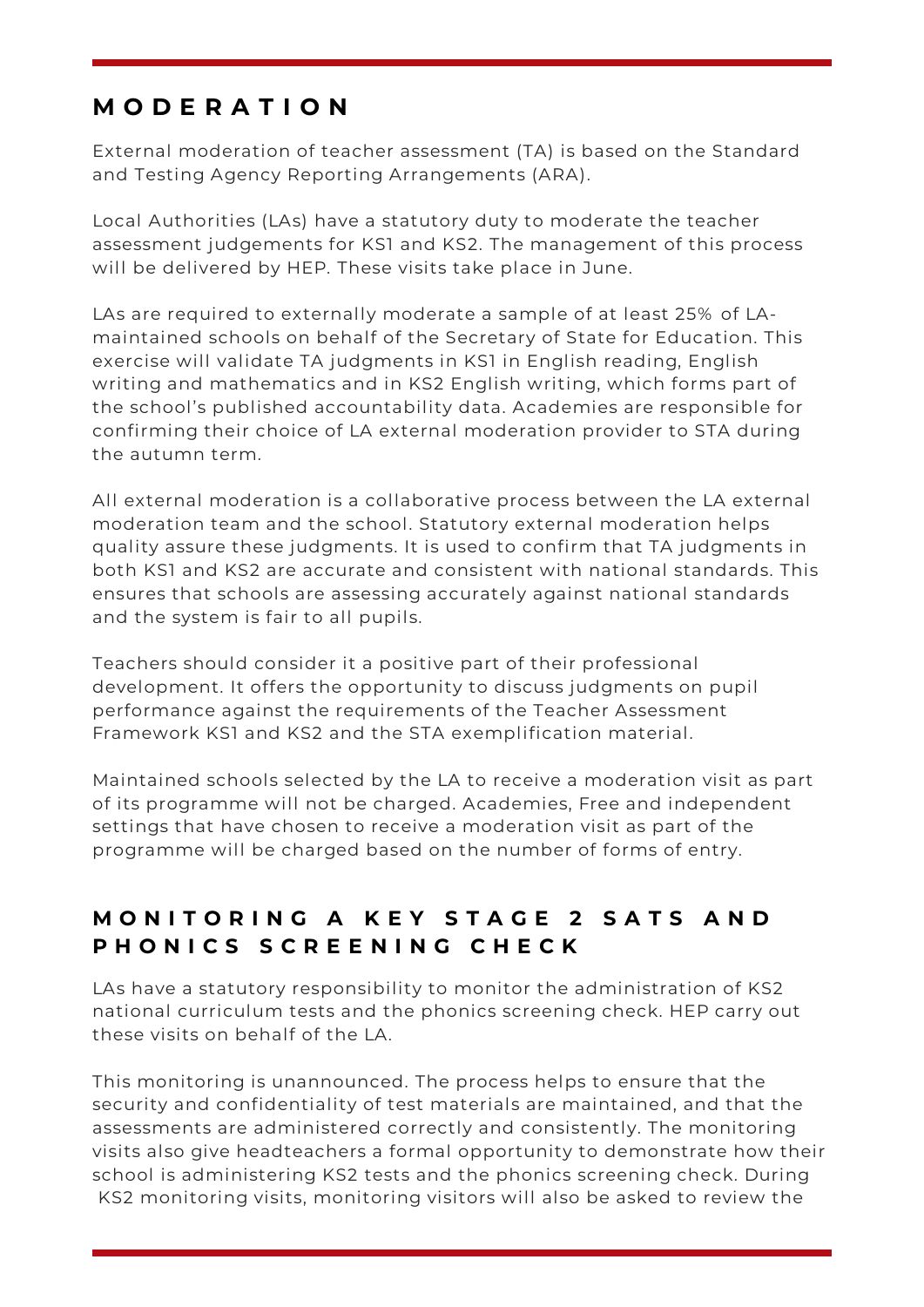security of KS1 test materials, where applicable. They are not expected to observe the actual administration of the KS1 tests.

#### **Monitoring visits help to ensure that:**

- the security and confidentiality of test and check materials are maintained
- KS2 tests and the phonics screening check are administered correctly and consistently

Academies and free schools are required to ensure they have employed an LA of their choice to undertake their monitoring activities.

## **K E Y S T A G E 2 M O N I T O R I N G V I S I T S**

LAs must undertake monitoring visits to at least 10% of their schools. This includes:

- LA maintained schools
- participating pupil referral units or special schools
- academies and free schools that have chosen to be monitored by the LA
- independent schools that have chosen to be monitored by the LA
- a sample of schools which the STA will identify

LAs should not arrange for more than one visit to an individual school unless the STA have raised specific concerns.

#### **The STA recommend that approximately:**

- 10% of visits take place during the week beginning before the SATs week
- 80% of visits are carried out during the test period from Monday to Thursday
- 10% of visits take place immediately after the test period week

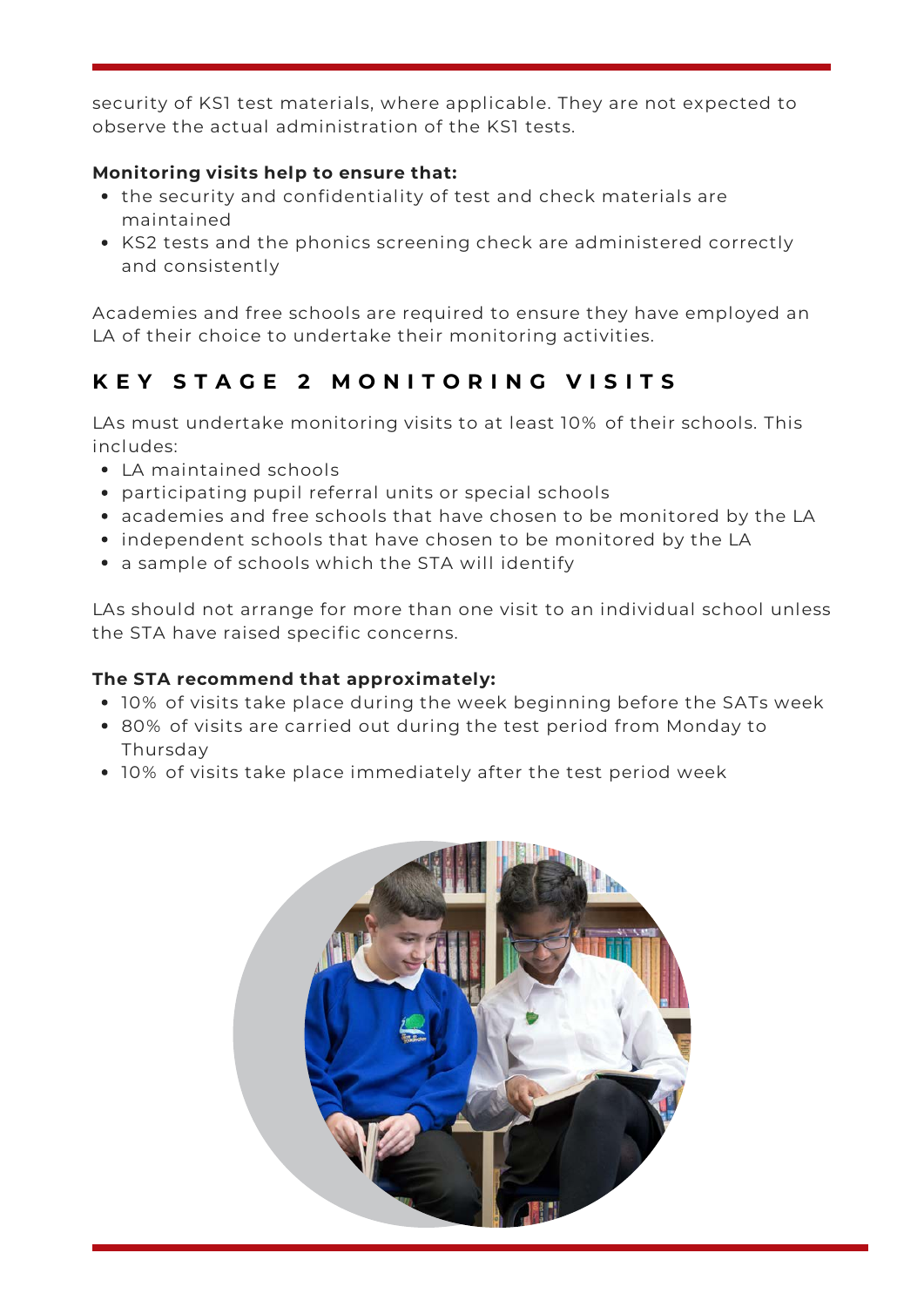### **P H O N I C S S C R E E N I N G C H E C K M O N I T O R I N G V I S I T S**

At least 10% of schools administering the phonics screening check in the LA must receive a visit. This includes:

- participating pupil referral units or special schools
- academies and free schools that have chosen to be monitored by the LA
- maintained nursery schools with registered pupils who will reach the age of 6 before the end of the school year

LAs should not arrange for more than one visit to an individual school unless the STA have raised specific concerns.

#### **The STA recommend that approximately:**

- 10% of visits take place during the week prior to the phonics screening check period
- 80% of visits are carried out during the phonics screening check period
- 10% of visits take place immediately after the phonics screening check period

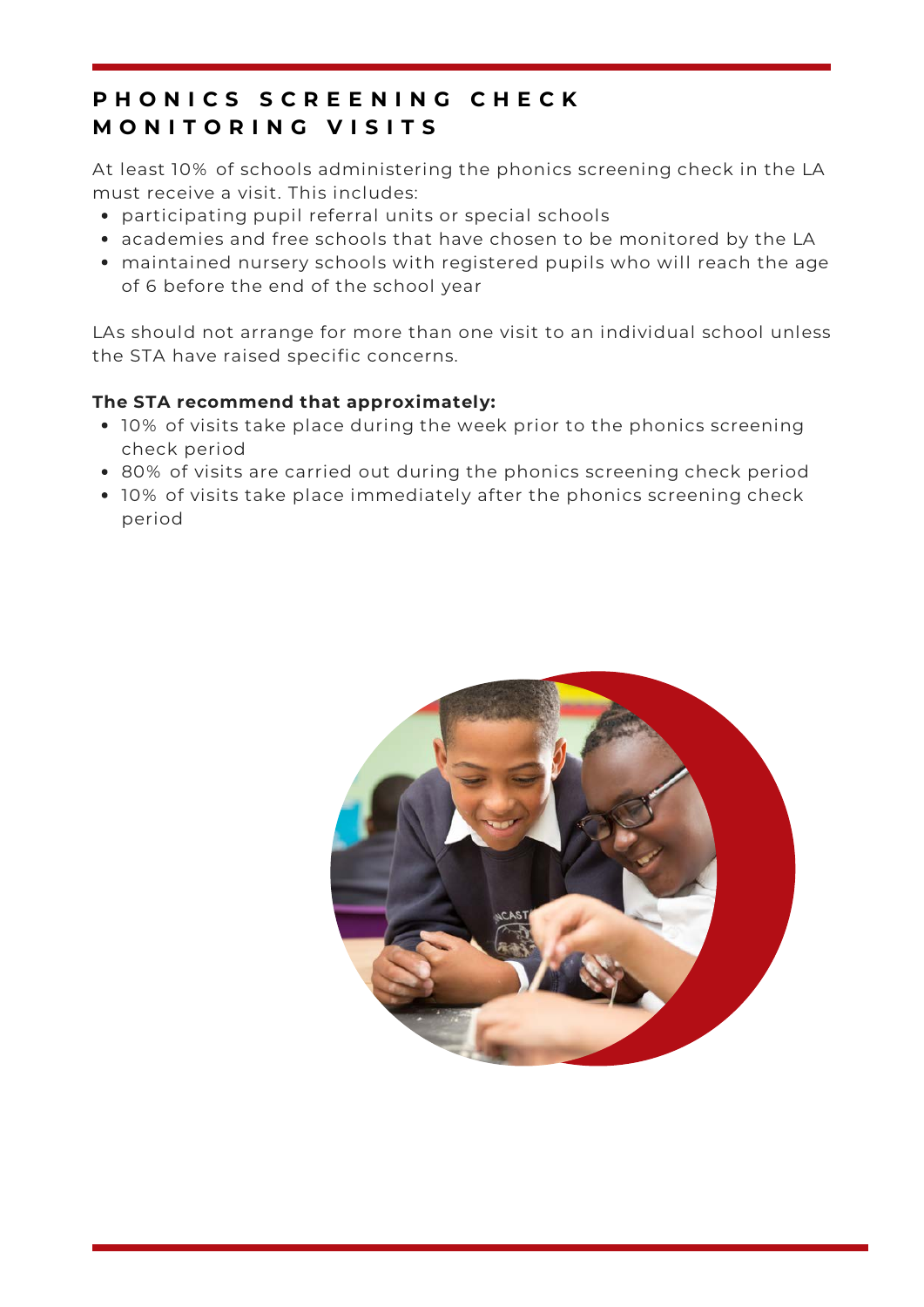# **A C A D E M I E S , F R E E A N D I N D E P E N D E N T S C H O O L S**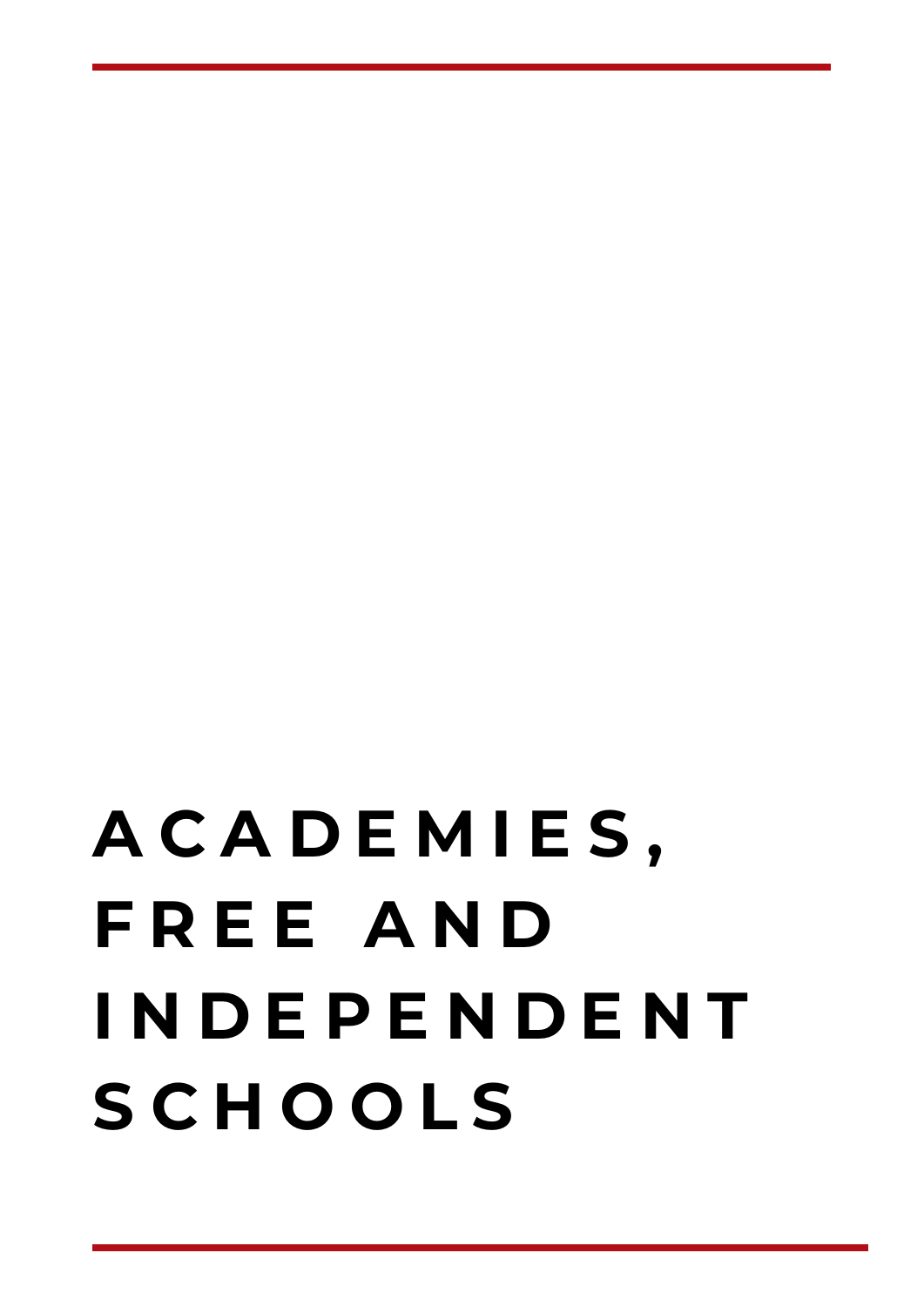## **M O D E R A T I O N A N D A S S E S S M E N T I N F O R M A T I O N**

Academies are treated in the same way as maintained schools in the external moderation process. LAs must ensure that academies are moderated once every 4 years, or more frequently if required, in addition to the 25% sample of LA maintained schools.

All schools must procure an LA to provide statutory moderation and monitoring services, Phonics screening check and KS2 SATs. The STA have decided that academies will be automatically allocated to their geographical LA unless they notify the STA on Primary Assessment Gateway their chosen LA. HEP will be carry out this work on behalf of Haringey LA.

In the event of a school being selected for a KS1 and or KS2 moderation visit schools will be charged, schools receiving a visit must purchase the service. Costings for Moderation and Monitoring Service for Academies, Free and Independent schools.



External moderation visits are carried out once in a four-year cycle, and more frequently if a school hits the selection criteria:

- Teacher new to year 2/6, ECTs
- New senior leadership team, including new Head teacher /Principal
- Ofsted concern
- STA inform the LA of schools the LA must include in the sample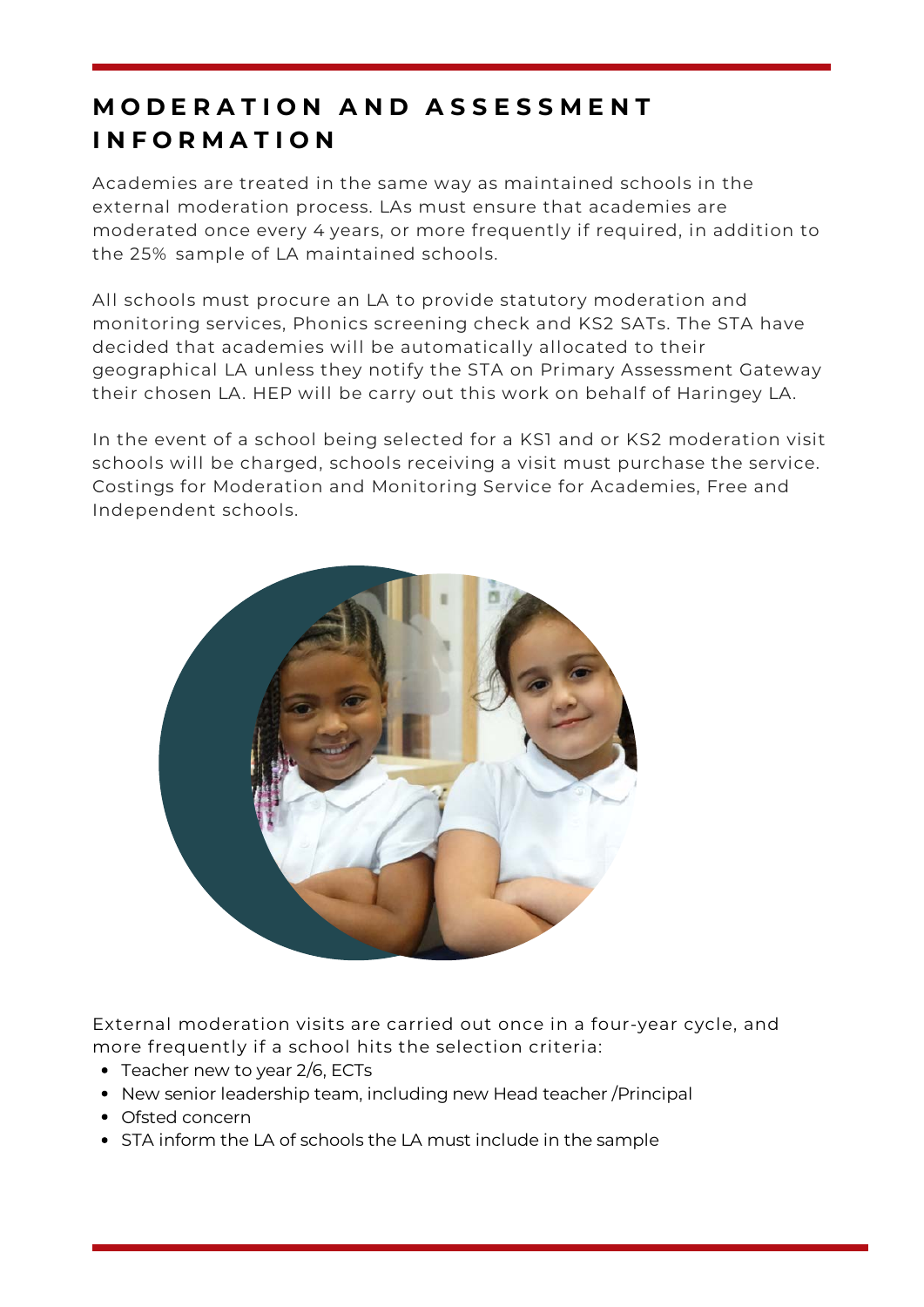#### **T H E C O S T I N G**

Statutory KS1 Moderation Visit

- 1 form entry £400
- 2 form entry £450
- 3 form entry £500

Number of moderators carrying out a visit:

- 1 form entry minimum of 2
- 2 form entry minimum of 3
- 3 form entry minimum of 3

Statutory KS2 Moderation Visit 2019

- 1 form entry £350
- 2 form entry £400
- 3 form entry £450

Number of moderators carrying out a visit:

- 1 form entry minimum of 2
- 2 form entry minimum of 2
- 3 form entry minimum of 3

In the unlikely event that the school should wish to appeal the judgments made at the time of the moderation visit, there will be no additional charge for this process.